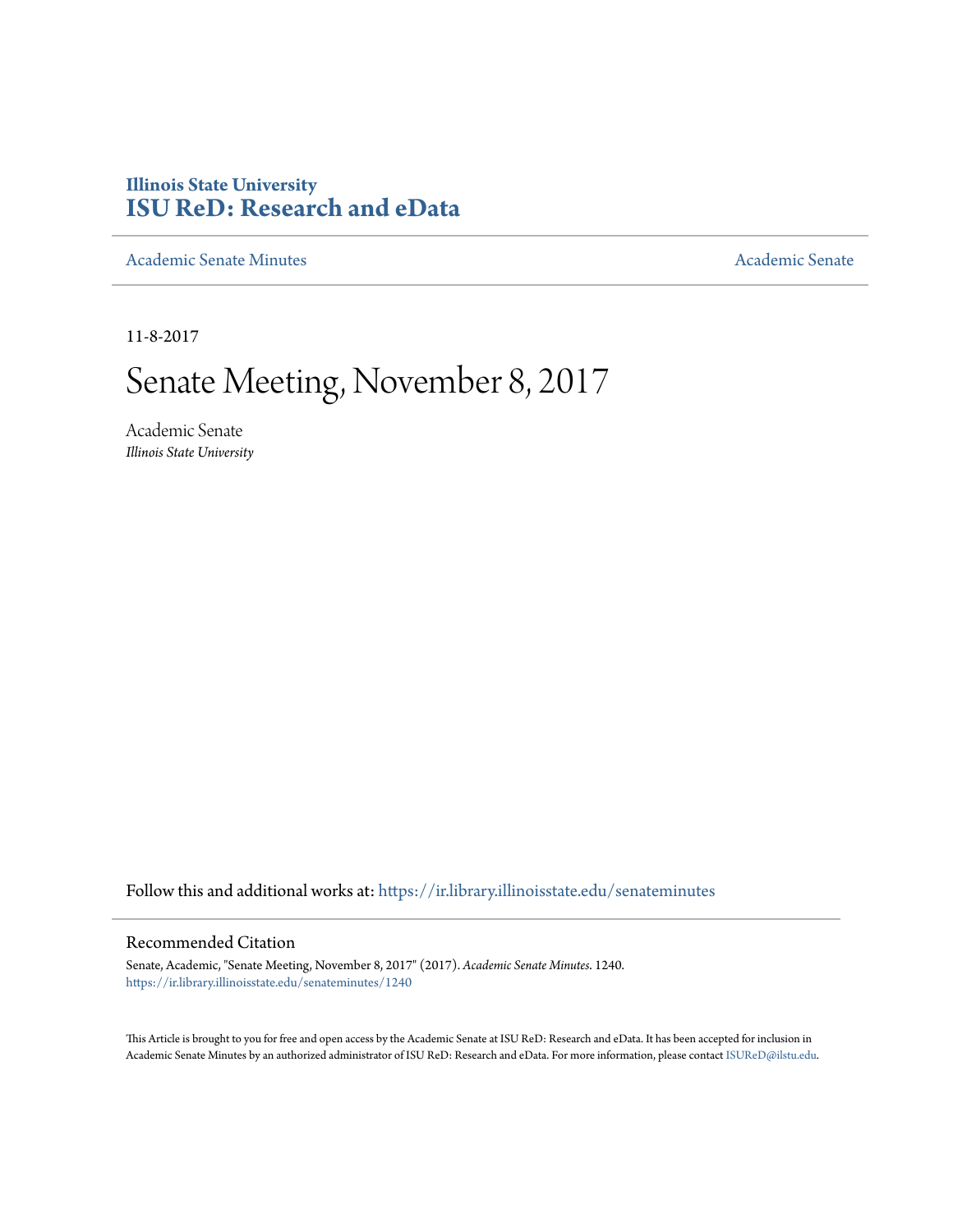#### **Academic Senate Minutes Wednesday, November 8, 2017 Approved**

#### *Call to Order*

Senate Chairperson Susan Kalter called the meeting to order.

# *Roll Call*

Senate Secretary Martha Horst called the roll and declared a quorum.

Senator Kalter: We're going to start tonight with a presentation from Dr. Paterson who is the Assistant to the President. Also Associate Provost for Undergraduate Education, Dr. Jonathan Rosenthal, and the Director of the Graduate School, Dr. Amy Hurd. They're going to present on INTO Pathways for International Students, or as you see up there on the screen, International Pathway Partnership.

#### *INTO Pathways for international students: Assistant to the President Brent Paterson, Associate Provost Jonathan Rosenthal, and Director of the Graduate School Amy Hurd*

Dr. Paterson: Thank you for inviting me, and I apologize to those who are on the Finance and Planning Committee that we spent the last hour with them. I promise you I have some different slides this time. But I appreciate the opportunity to come and talk with you about our partnership for international students. Just to start out, as you know that President Dietz's goal is really to enhance diversity, global learning, and the global campus environment. And one of the things that we recognize is that many of our students do not have the opportunity to study abroad. Many of our students are from Illinois, and for them to really have a global experience, one way we can accomplish that is by bringing more international students to Illinois State University. We hope that our students and our faculty and staff, by engaging with more international students, will give a global type of experience in the classroom as well as outside the classroom, that all of us can be better prepared and become better global citizens. President Dietz's goal is to increase international enrollment by about 10% over the next ten years, and President Dietz, in the Planning and Finance Committee they wanted to know where you came up with 10%, and I just told them it was a brilliant idea and so that's why we're using the 10%. The current enrollment is about 2%, and that's been very steady at Illinois State University and that comes largely without any intense enrollment or recruitment plans for international students.

A little bit of background. President Dietz asked me to start working on this about 18 months ago and his first task for me was to figure out how we might accomplish and increase international enrollment. So I spent time doing a lot of research about what was successful at other universities who had large international enrollments, spent time talking with provosts, talking with directors of international studies at those institutions saying, "How did you do it? What's been successful? What recommendations would you have for institutions that are maybe looking to increase international enrollment?" What we quickly realized is that we didn't have the expertise at Illinois State University nor did we have the resources to do it in the ways that some other institutions have done. Or they've had a very long history of international enrollment that allowed them to continue to grow in that area. So we began to look at other institutions that have been more recent in terms of growth of international enrollment and how did they accomplish their goals in that sense. What we discovered is there are entities out there that work with colleges and universities specifically in Australia, Canada, and the U.S., Great Britain, to bring international students to those campuses to provide them with the education and English language skills, working with the university to develop those skills to be successful in the classroom, and to help be sure that we're bringing the right type of students to the institution that will graduate from the institution. So we continue to explore that.

But let me go back a little bit here and talk about what is the potential for growth. You can see the number of international students and its forecast growth by 2025 jumping from about 3 million in 2005 to about 8 million in 2025. So there's great potential for us at Illinois State to increase our international enrollment. If you look at, and this can be difficult to see depending on how far away you are and whether you are colorblind or not, but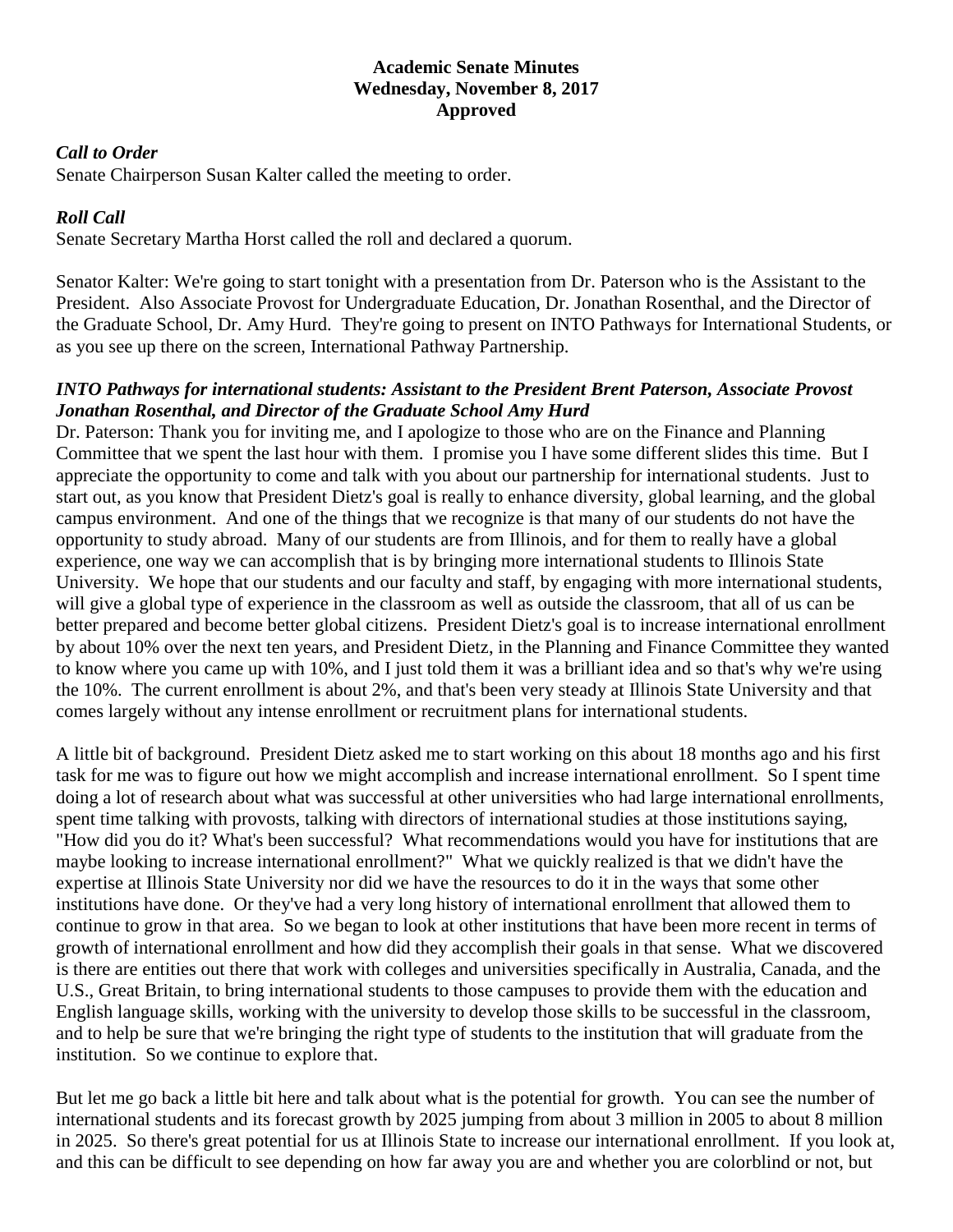the bottom line, red line on there, is Illinois State University's international enrollment. And you can see it's held fairly steady over time. And actually it's very interesting to look at the drops and bumps in international enrollment as very close to the growth and drops in domestic enrollment at Illinois State University. The green line, that's the second from the bottom, is the growth in the number of international students in Illinois. And then the other line which I believe is black, maybe blue – is it blue? – that is growth in international enrollment in the United States. So you can see by this chart that we are far behind other universities both in the country and in Illinois in terms of our international enrollments.

As I was saying earlier, we decided that we needed to partner with someone to really help us in being in the international recruitment market and so last fall we conducted what's a request for information. That is, we sent out parameters on what we were looking for as an institution in a partner and asked companies that are doing this work if they'd be interested in submitting a bid, telling us how they would work with the university in this regard, what are the financial obligations of the university, what are the financial pieces coming from the company, sharing with us about their successes, where they've had difficulties, what other institutions are they working at and so forth. We narrowed that down to two companies who we invited to campus last October, a year ago, and they spent a day on campus meeting with university officials.

Jim Pancrazio, I believe, and Chairman Kalter were a part of the interviews, and from there we decided to work with what's called INTO University Partnerships. They've been doing this work for close to 20 years. They started in England. In fact, they're based in Brighton, England. They've been very successful at all the institutions that they have worked with, and that was very important to us. Their leadership has been steady as well. When we looked at some of the other companies, their leadership was changed over quite a bit. And what can they bring to us? Well, they spend about \$66 million in marketing their universities globally. As you can imagine, that's not something that the university could easily come up with and be competitive in that market. They will help us with marketing campaigns, and you can see the number of countries that they work with on a regular basis and the 19 different languages. They have extensive partnerships with agents, well over 900 agents. That is something that we discovered in going through this process.

Recruiting international students has changed significantly in recent years, and as the committee heard before this, parents of middle class and upper middle class students are hiring agents to find colleges or universities for their sons and daughters to attend in the U.S., Great Britain, and Australia. They want their sons and daughters to be successful for some of the same reasons most of us want our sons and daughters to be successful – so that they can support us versus us supporting them. And it's been shown that they know that if their sons or daughters receive a degree from the U.S. or Great Britain or Australia, they're much more marketable in their home country, that they're more likely to have positions at higher levels and be paid more, so that's part of their interest.

So they work with these agents. Now, some institutions have a network of agents that they work with, but it was very important to us that our international students come from around the world. So, typically an agent works in one sector of a country, or if it's a smaller country, they may represent a country, but you can imagine the university trying to come up with agreements, especially through our procurement processes in Illinois, with 900 agents. And how would we manage those agents, being sure that they're doing what we expect of them, that they're reputable? And so we quickly realized partnering with someone was going to be more successful for us.

INTO also works with over about 70 universities across the world. They have offices in over 33 countries around the world. That's something we just could not replicate. INTO currently has 9 partners in the U.S. As we looked at companies that we might partner with, INTO stood out because those universities up there, most of them are similar to Illinois State University. Public universities. Some of them are land-grants, some are former normal schools, but they're public universities and there's a distinct difference between public universities and private universities. Many of them, you know, they're representative of some urban areas, but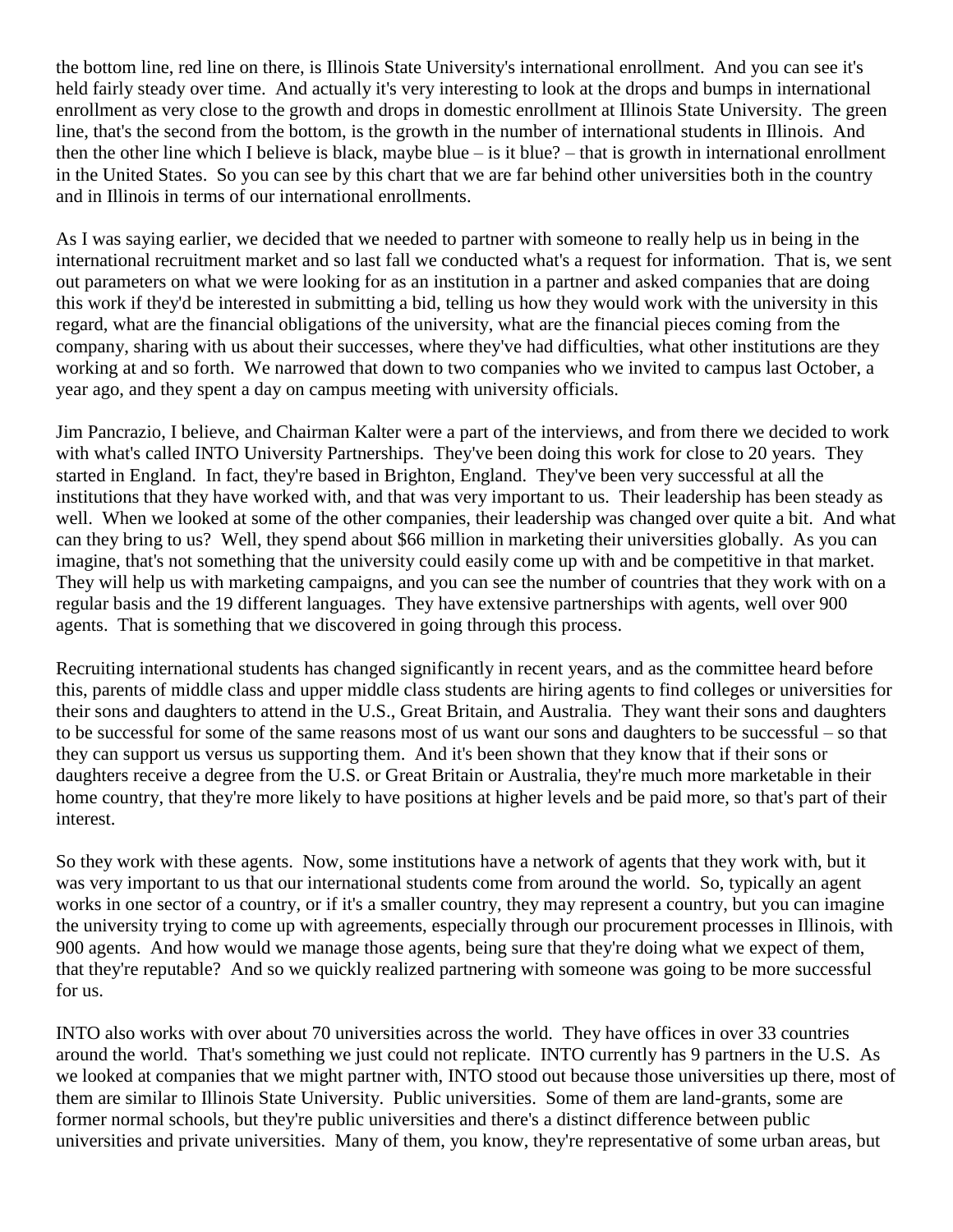some, as we know, Washington State in Pullman, Washington is not an urban area, so they know how to recruit and work with students in universities in various areas around the country as well.

INTO has a little different approach than some of the other companies we looked at. It is truly a partnership. We are investing and they are investing in this. What INTO brings, if you look at the far left on that slide, obviously we talked some about that. Their global presence, their recruiting expertise, their connections globally in recruitment. They bring start-up capital to this. They already have those networks established around the world in working with agents and in marketing institutions that will aid us in moving forward. They have a very sophisticated application processing center, which will also help us in terms of processing international applications, being sure one, that they're translated to English, that the information that will be coming to us is the information that Illinois State University needs to make an admissions decision, being sure that all the information is complete, being sure that it's reputable. They see these applications on a regular basis and can tell when it's an official application and official transcripts versus someone trying to fake their way into university.

What we bring as a university certainly are all the resources of the university, but most importantly, we maintain academic control and admissions control for all the students who would be coming through INTO to Illinois State University. The classes are going to be taught by faculty. It's our admissions staff who make the decisions, and if it's graduate students and working with the academic colleges and departments on admission. All courses will be taught by Illinois State University faculty. We help decide what courses are appropriate for the students that are coming in. So we maintain those controls that are most important to us.

It also involves on-campus housing. The Student Counseling Services, Student Health Services will be providing those services and helping those students as well. Part of this in this joint venture is what we will call INTO Illinois State University. That's where what is called a Pathway Program will take place.

Pathway Program is something new for Illinois State University. It's been very successful at institutions, obviously those nine institutions in the U.S. that I mentioned, but there are other companies doing this in the U.S. and Great Britain and Australia as well. What a Pathway Program means is that students do not meet our regular admissions standards. Most commonly, they don't have the English language skills that we would expect for that student to be fully admitted to Illinois State University. So we are going to work with those students on their English language skills and developing that. At the same time, they're going to be taking some courses for credit both in the English as well as, if it's an undergraduate student, general education courses for credit, maybe six to nine hours of general education courses for credit. That helps those students move quicker in developing their English language skills where they're in courses with English speaking students. They're going to be living in the residence halls with English speaking students. We're going to do a lot to integrate them in the co-curricular as well.

So if I can kind of explain this chart up here for you, direct entry means students that meet all of our admissions requirements. They currently meet our TOEFL scores, the Test Of English as a Foreign Language. They meet our GPA requirements, if we have any GRE, ACT, SAT, whatever other requirements we may have for an academic program. That's the 390 or so students that are currently international students here. Plus, INTO will be helping recruit students for direct admission to Illinois State University, so we expect that number to go up.

If you come down to the next level, it's the Accelerated Pathway Program one semester in that pathway where they're working on their English language skills. These are students that their English language may be at our lowest level score for the TOEFL or just below that, or perhaps their grades aren't quite what we would normally accept for a student and they have the TOEFL score. So we want to work with those students through this program both in continuing to develop their English language skills but also in their study habits and preparing them to do well in classes. So that's that accelerated one semester program.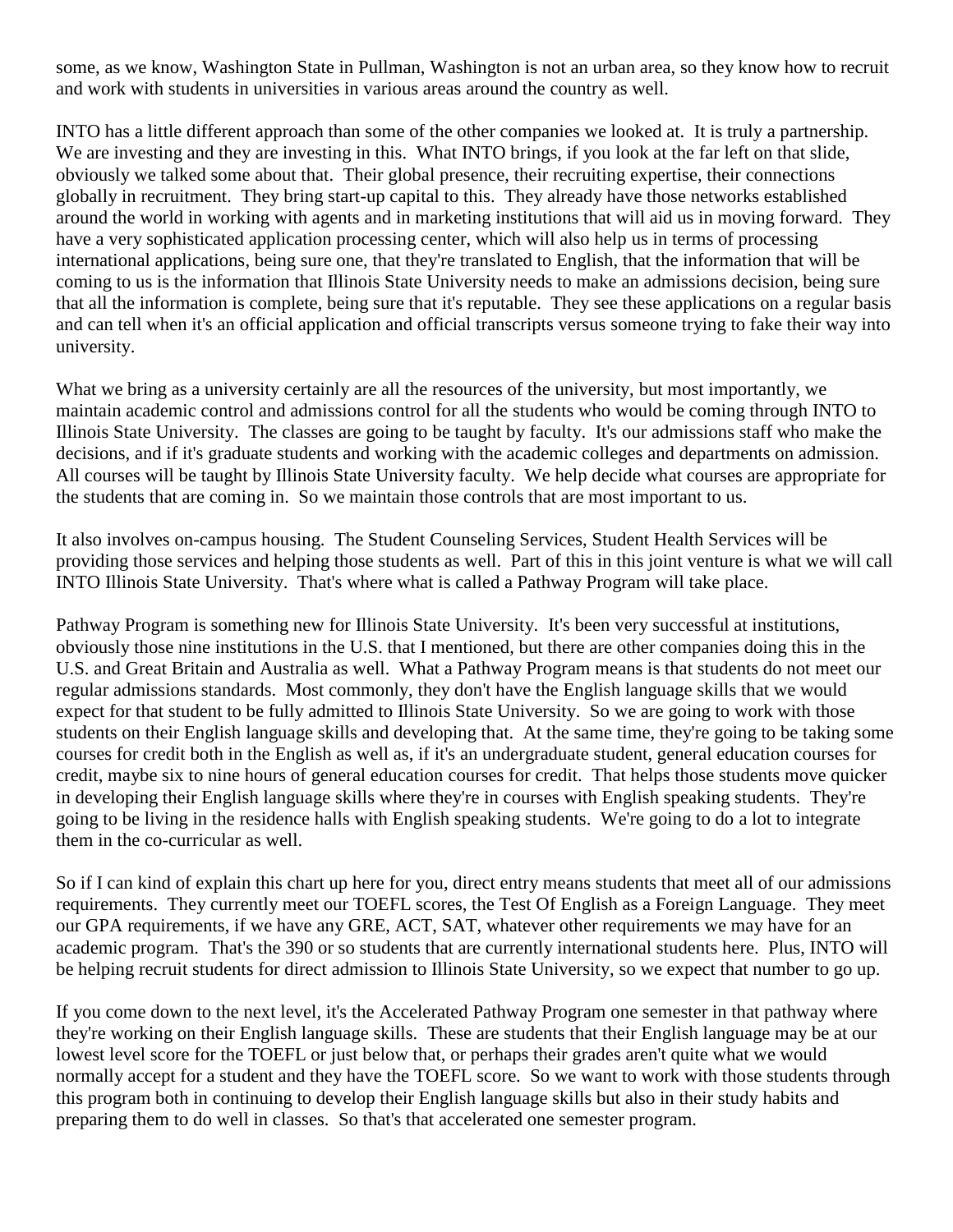And after that one semester program, assuming that they meet the academic requirements as an undergraduate student, they'll need to have a 2.5 GPA, receive a C or better in all their classwork to move forward into a fully matriculated student at Illinois State. If it's a graduate student, this is a 3.0 and at least a B in all their coursework. The standard pathway is typically two semesters that they're in there working on the English language development and also taking some courses for credit. It might be three semesters if their English language skills are even further below.

You'll notice that to the left of that – and I apologize, it's cut off on this projector – is what's called Academic English. You can think of that as our current English Language Institute, the ELI Program. These are students that have lower level English skills. They're coming here to develop those English skills. Right now most of the students that are in ELI – and that's all they're doing for the semester, two semesters, maybe three semesters is intensive English language –the ones we have currently going through our ELI Program don't tend to matriculate to Illinois State University. We're going to put a new emphasis on that program that students that come into the Academic English Program are expected that they're going to move into a Pathway Program and then matriculate to Illinois State University.

Now, the Office of International Studies and Programs will also be offering separate from this some of those, I call them, special programs. It may be a 4-week, 8-week, maybe as long as 15-week program perhaps with a group of people from Panama. It could be a group from China, whatever. Those are persons that are not matriculating on to Illinois State University. They're coming here for some more intensive English language and cultural development. So that's something separate than what we're talking about today.

Oh, the one thing… I knew as soon as I hit the slides something I should have said and that is typically about 80% of the students at INTO universities move from the Pathway Program, matriculate on into a university degree program, and then about 80% of those students end up graduating from that university. That's a very high retention and graduation rate, and so that was another thing that really interested us in this program.

At the undergraduate level, all the majors except for Nursing are available for students who come through the INTO Pathway Program. At the graduate level, you can see the programs that we will be offering. And Amy Hurd worked very hard with perhaps some of you but certainly all the academic departments in figuring out what are the programs that we want to offer at Illinois State at least to begin with. Perhaps we'll offer more at a later time, but these are those programs.

Again, there's standards for admission to these programs. The MBA, Accounting and IT have some higher standards than some of the other programs in terms of TOEFL and GPA requirements, but these are the options that are available. And with that, I will stop and I'll defer questions to Amy and John if you'd like.

Senator Nichols: On the slide showing what each party brings to the table, under the INTO Illinois State combined, there was a phrase "assured progression." Can you explain what that means?

Dr. Paterson: Sure. So they're using a progression in terms of moving from a Pathway Program into a degree program. So as long as that student meets the requirements of the Pathway Program where they would have as an undergraduate level 2.5 GPA, at least a C in all their courses, no Is or WXs, that they would move into that major. So we're going to begin counting them at the time that they're coming in with the Pathway Program as moving into that major assuming they meet those requirements and being sure that we have the capacity to offer those students into whatever that degree major is.

Senator Grzanich: So, on the slide with the three lines comparing Illinois State to Illinois and then the nation, you may have said it, but I was just curious if that includes private and public schools.

Dr. Paterson: Yes.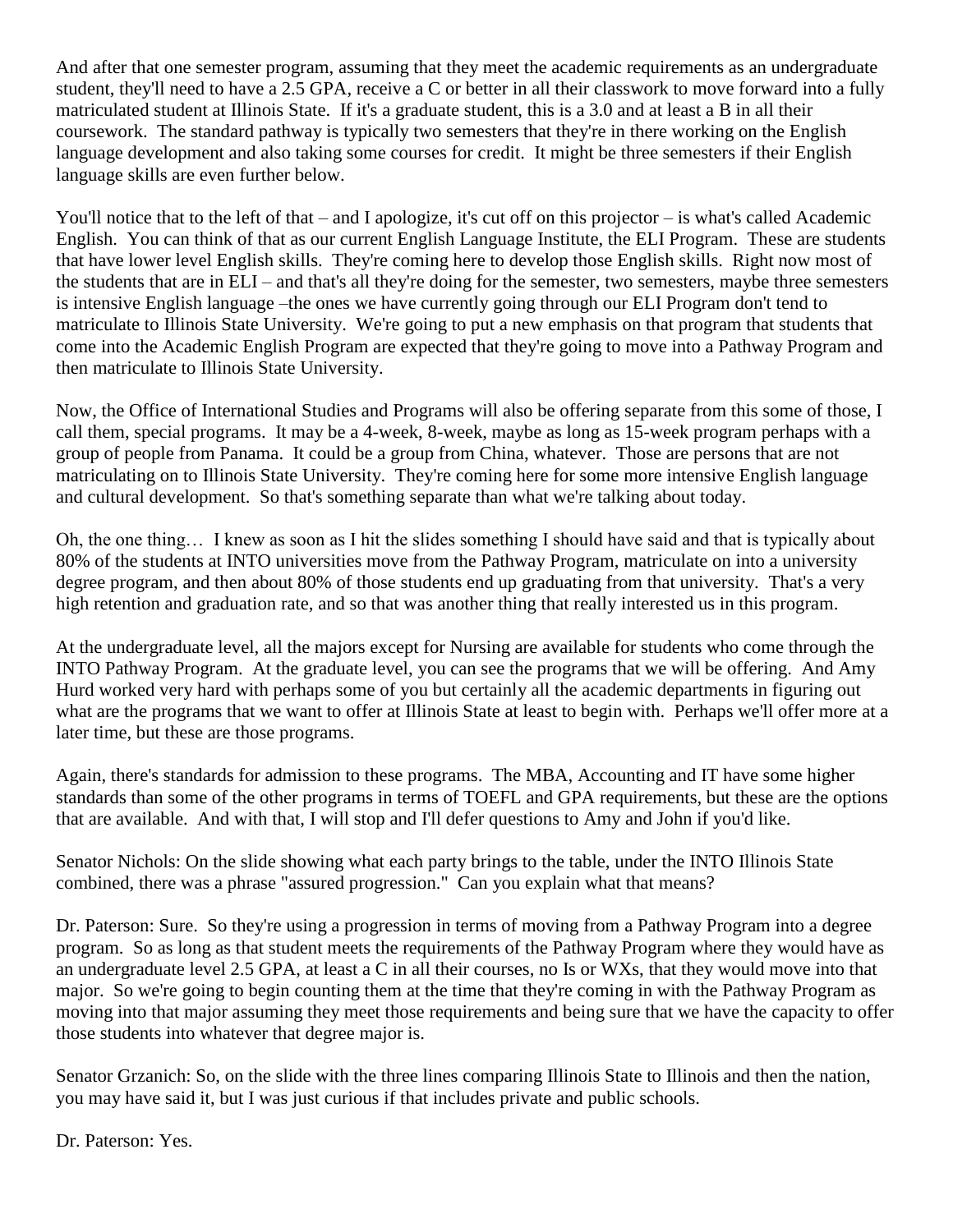Senator Grzanich: It does? So Northwestern, U of I…

Dr. Paterson: Northwestern, U of I, DePaul are the three largest in Illinois in terms of international students.

Senator Grzanich: Okay.

Dr. Paterson: So let me give you kind of an idea of where we are with this process. We have been working since last November with INTO University Partnerships, and they have a very interesting process in that we do a lot of work with them up front. So we have spent a lot of time determining those academic requirements, determining the admissions requirements. We've spent a lot of time talking about admissions and processing and how all that works. When you typically contract with a company, you do the contract first and then you work out the details later. Their approach is the opposite. We work all the details out and then we sign the contract at the end. So we are close to completing that process. The services agreement is about 110 pages with additional exhibits that we have been working on. A group from INTO was here yesterday and today and another group is coming back next week to meet with admissions staff. Jonathan, Amy, and I are working some more on finalizing those academic requirements that we mentioned to you. We'll be working on some of the financial aspects of it as well as space in regard to that. Our hope is that we'll have that process done perhaps by the end of this calendar year or somewhere in that stage.

We had hoped to start this program next summer with a small group and then a fuller group in the fall. We've run into a little bit of a snag in that the university needs to get approval from SEVP, the Student Exchange and Visitor Program. It's a part of the Department of Homeland Security. And so we have to send into them a request for approval to have a Pathway Program and describing all the pieces of the program in great detail. We did submit the original update last November. As we worked through the specifics of those majors and requirements, we sent in the second update in the beginning of May. We did not hear anything from them until Thursday. They are far behind in reviewing information and responding to institutions. On Thursday we received what's called a Request for Evidence. Basically that is they have some questions and they want you to explain things and provide some additional information. The Office of International Studies and Programs and Jonathan and Amy and our General Counsel have been working just about full days on that since Thursday. We hope to be able to turn that around tomorrow and get that back to SEVP. We don't know how long it will take them to respond to our response to their Request for Evidence. We've tried to use some help from our legislators in Washington, and they have been of help in, we think, moving this along.

So obviously you have a drop dead date. Saying, okay, if we don't know by this time, we're not going to be able to have students in the fall. And that's based on what it takes to recruit students to be here in the fall. So we will need to know by the end of January whether or not we have this approval from SEVP. If we don't, we probably won't be able to go forward to have students here in the fall. We may have to delay that, whether that's a semester delay start, but as soon as we know we'll let you know and we can begin working on more details and some of the other aspects of this. But until then, we're somewhat of a wait and see what happens from SEVP on their approvals.

Senator Horst: Could you talk about the financial aspects of the project, like how much it costs and also are the students going to be paying full tuition?

Dr. Paterson: These students will be paying out of state tuition. The financial aspects aren't finalized, and actually we have a confidential agreement right now where I can't talk about those until we have the contract finalized. So let me kind of explain it in general how these things work if that's okay. That while a student is in the Pathway Program, a company like INTO would collect the tuition and then reimburse the university for its services, its salaries of those who are involved in the program and so forth. Once that student moves into a fully matriculated student, they've completed the Pathway Program, the university collects that tuition and we have certain payments that will go back to INTO. I think a way to kind of comprehend this is if you think about a student coming to Illinois State University, many of those students are receiving a scholarship of some type.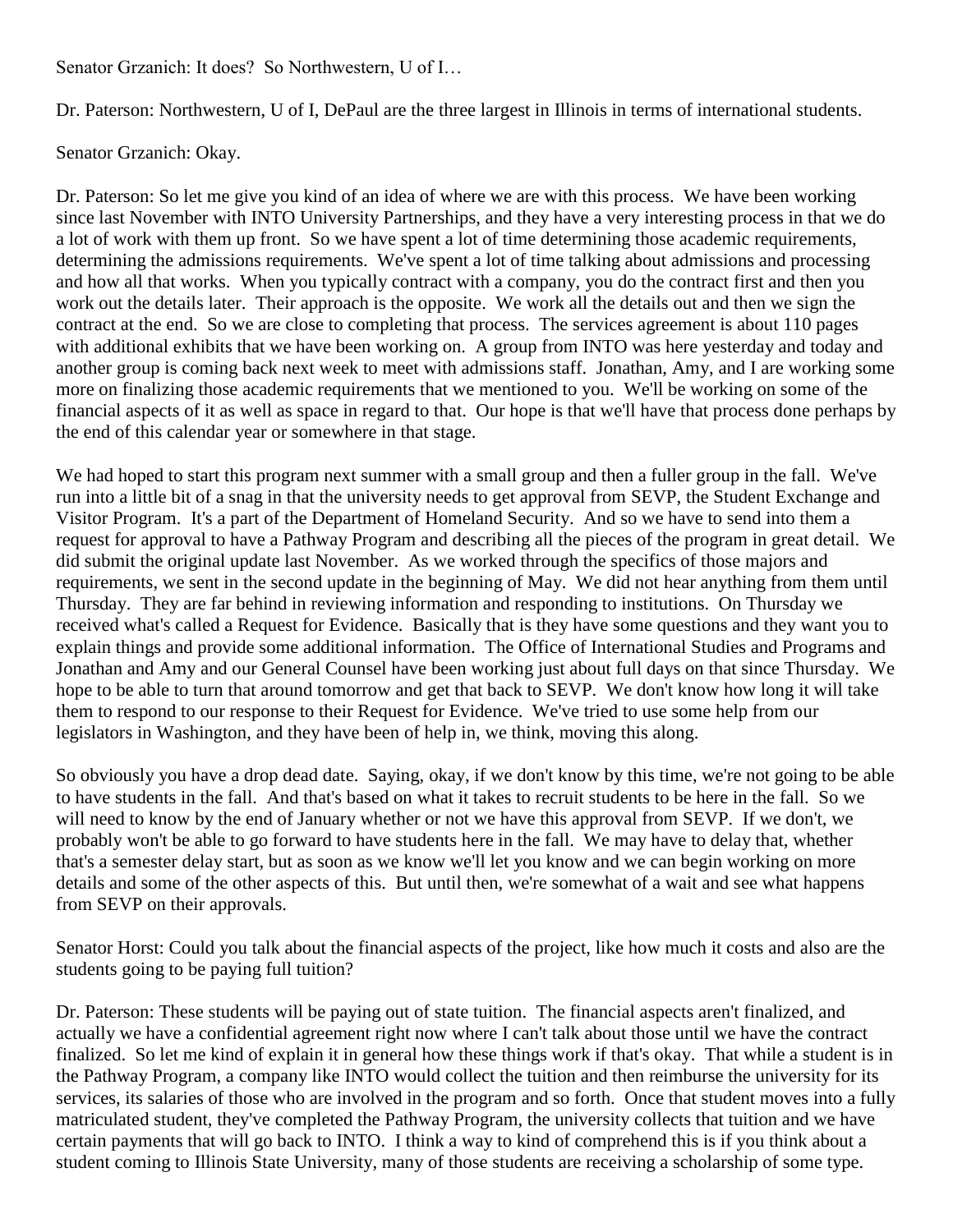Some of those scholarships are funded by the university. Some are funded by outside. And so we kind of look at that as… I'm sorry, I'm just forgetting the term.

President Dietz: Discount rate.

Dr. Paterson: Discount rate. Thank you, the discount rate. It's sort of like when you're buying a car. There's the sticker price and what you actually pay. So the term at universities is the discount rate. You know, it's what the actual rate that's listed there is, but what does the average student pay. And so that's another way to look at this is they're doing recruitment for us. They're helping us with their expertise in working with international students and helping us in these Pathway Programs. And so we will be receiving the out of state tuition rate, but it's going to be discounted because some of that will end up going back to INTO for the services that they're providing as part of the process.

Senator Torry: Can you give an idea of the growth projection in one year, two years, how many students this will bring in each year, three years out?

Dr. Paterson: Yeah, I don't have that. Hold on a second. Sorry, I should have brought that up with me. So in the first semester, that's that start whether it would be summer or maybe next spring, it's a small number, about 16. That second semester, if that would be fall of '18, for example, would be 117. The next semester, 128. Summer, that second summer, it would be 61. These are new students that are coming in in these areas. So eventually what it does is over a ten-year process we'll hit about total number of international students at Illinois State University being somewhere about 2,200 to 2,500 depending on how things go.

So I'm going to anticipate a question that you may not have asked, but I shared this information with the group earlier, and that is there's a concern does that mean we're replacing Illinois students with international students? In other words, students from Illinois will not be able to get into Illinois State University because we're increasing international enrollment. And the answer to that is no.

One of the things that's really important for us to think about as an institution is where our students come from. About 95% of our students are from Illinois. Over the next 8 to 10 years, there is a continued decrease in the number of high school graduates in Illinois. There will be about 30,000 less high school graduates in Illinois than our currently graduating. So it's going to be more difficult for this institution or any institution in Illinois to recruit Illinois students at the same level that we had been before. So this will help to address some of that when we expect a decline in undergraduate enrollment because of the decreasing number of high school graduates in Illinois. There will be some other growths with it. We want to be very intentional, so we're not jumping to that 2,000 students right away. That happens out ten years from now because we have to manage the growth. We have to be able to be sure we have enough classroom space, lab space, that we have enough faculty to teach the courses, that we have the appropriate space in the residence halls, all those capacity issues across the campus, we need to be sure that we can address those appropriately versus jumping out to a very large number. And again, that gets to about 10%. The University of Illinois right now, it's about 25% international students. We don't have a goal of getting to that number. I may have answered something you didn't ask.

Senator Haugo: I'm wondering if you have distinct goals for graduate student enrollment versus undergraduate student enrollment and how that breaks down.

Dr. Paterson: Sure. It is close to 50/50 graduate and undergraduate. And in many ways we have more capacity at the graduate level than we do the undergraduate in some things.

Senator Haugo: In the ISU Far Behind Graph that you shared, do you have a sense of where we are graduate versus undergraduate? More far behind in one than the other?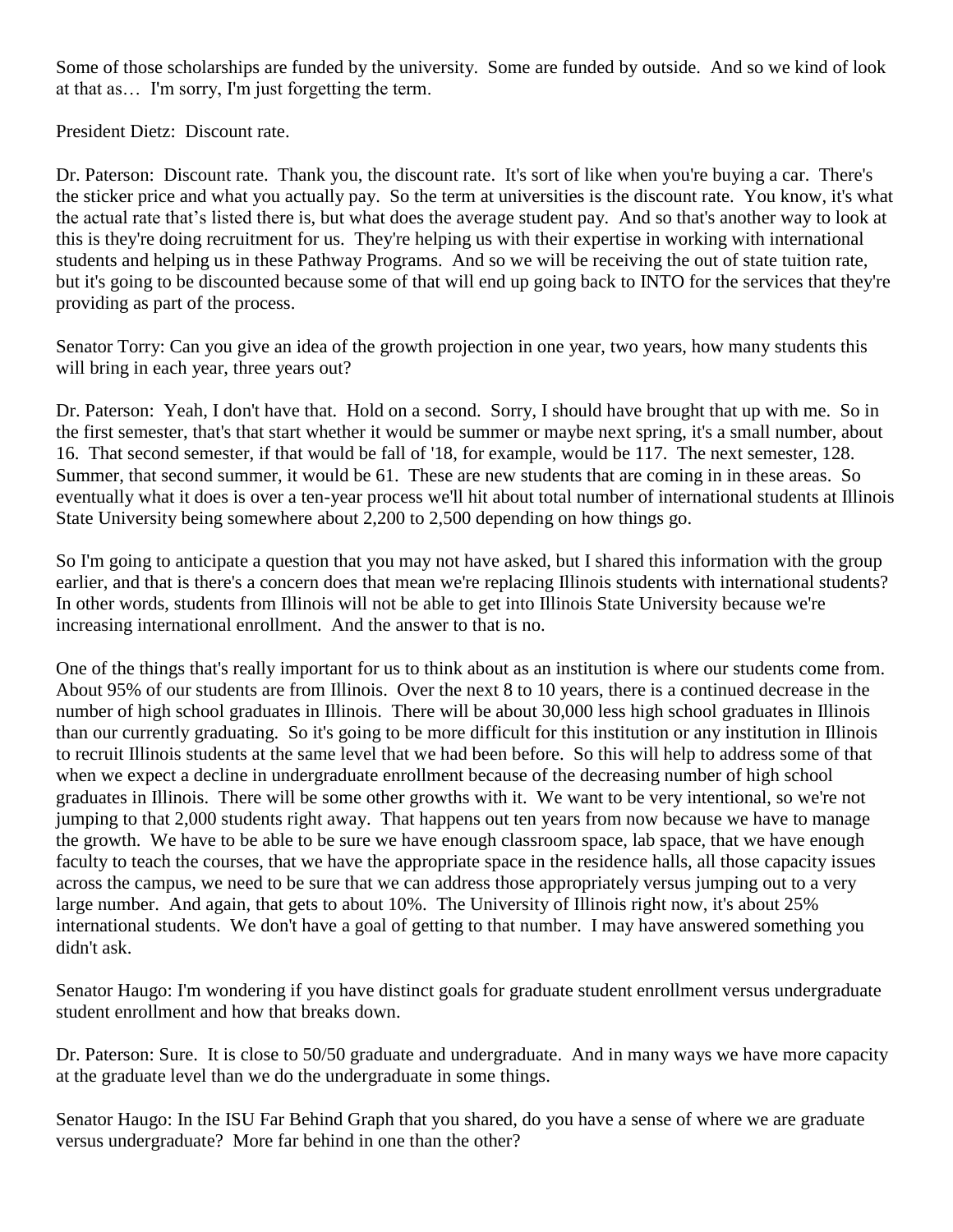Dr. Paterson: I don't know that offhand. Do you?

Dr. Rosenthal: We're about 70% graduate, 30% undergraduate in the current distribution.

Senator Haugo: Okay.

Senator Kalter: All right. Thank you very much. Amy Hurd didn't have to, or get to, say anything, but thanks, Amy and Jonathan, for your part of the presentation. Thank you, Dr. Paterson. I also just want to thank everybody who has put effort and time into this entire initiative. Dr. Dietz, first of all, for having it be, I think, your brainchild. But there are a lot of people who are not in this room, people in Housing and Dining and the English Language Institute, Admissions, graduate committees around the university and the faculty in them, and I think somebody mentioned just today Diversity Advocacy will be working on this. It's an incredibly important initiative, I think, so want to thank all of those people for all of their work and everybody I didn't think of. All right.

#### *Chairperson's Remarks*

Senator Kalter: We're going to move on now to Chairperson's Remarks, and I do have a few. First of all, we're going to try to observe a hard stop time this evening somewhere between 8:15 and 8:30. We're going to make it a little bit more flexible tonight because of the presentation we just had.

Second thing, just on behalf of the entire faculty and staff I just want to express our gratitude for the announcements regarding salary and promotional increases that the President made on Monday. The entire non-negotiated faculty/staff will be receiving an average 2% salary increase as of January first. So thank you to the President and his leadership team for that. And I also want to thank a number of people: the Faculty Caucus of 2015-16, the University Review Committee of that year and the subsequent year, especially Joe Goodman and the late David Rubin, our Interim Provost Dr. Murphy, Dr. Alan Lacy, Vice President Stephens, President Dietz, and the rest of his leadership team for their attention to the promotional increments for tenured faculty and our need to maintain competitiveness with respect to those increments. The President announced that all associate and full professors who received their promotions here at ISU and are not currently serving in administration will receive either a \$2,000 or \$3,000 increase to their base salary depending on their current rank. And promotional increments for faculty promoted in the future will be increased in order to keep up with our competitors. So this is the first increase in those promotional rewards in eight years. And I have to say, I told this to Dr. Dietz in an e-mail, I just came off a weekend of reading college research proposals for the University Research Grant Program and just want to say that we are just doing amazing collective work with our colleagues and our students and so these increases are very hard earned and very well deserved. So thank you, very much, for that.

I also want to acknowledge at the same time that ISU remains with 120 administrative/professional or civil service positions that are still vacant due to the budget blow that we received from the state especially in FY16. The burden of things to do and ways to care about supporting students overtly through academic support services and invisibly through clean hallways and salting of snowed – we're soon to have snowed and icy – walkways, that burden does not decrease, and so that burden is falling more on the shoulders of the people who are continuing staff rather than the people who have left the university in one way or another.

So, finally, the last remark that I want to make, I just want to say that I think it's pretty "neat" that we are about to vote on our Drone Policy during the same week when one of our newest board members, Sharon Rossmark, is about to participate as the keynote speaker for Central Illinois' first drone conference over at Heartland. It's called Drones: Disruptions, Opportunities, and the Future. \$30 is the student price, so if you're interested you can hop on over to Heartland and go to their conference. We're going to have to figure out a way to partner with them in the future to bring some of that energy to our campus. And that is it for Chairperson's Remarks.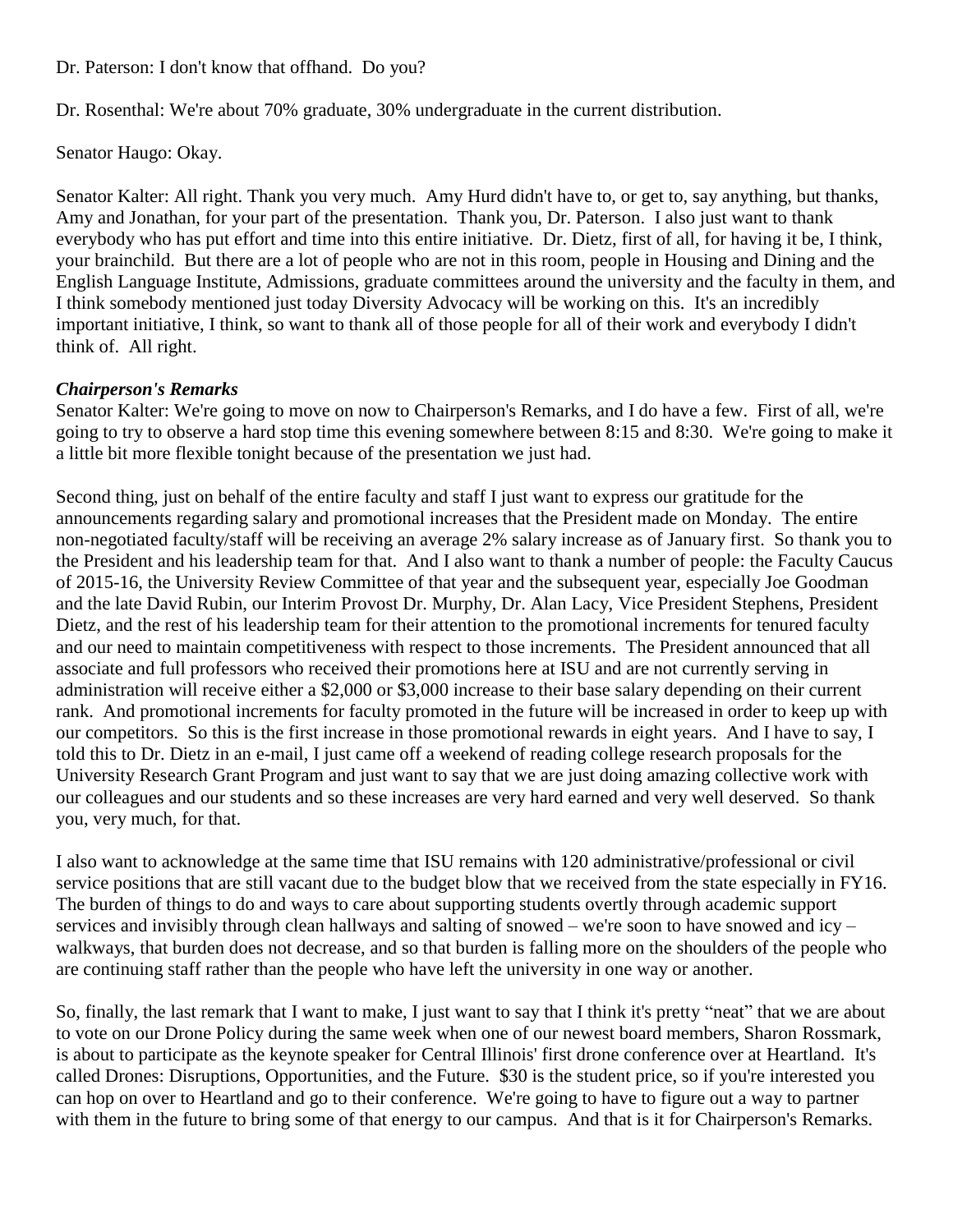# *Student Body President's Remarks*

Senator Grzanich: Good evening, everyone. This past month has been a very busy, productive time for Student Government and the student body. On the 23<sup>rd</sup> of October, our Civic Engagement Committee hosted a very successful debate between the College Democrats and Turning Point USA. In a room packed full of eager minds, debate ensued in a positive, constructive fashion between the two sides. The groups agreed upon many and were respectful on their conflicting thoughts. I want to thank Senator Pryhuber and the rest of the committee for a job well done.

On the 25<sup>th</sup>, Senator Hale, Dean Davenport, and myself met with a group of visually impaired students who expressed concern over the safety of many of our crosswalks on campus for the visually impaired population. The group of us as well as a few other SGA members will be exploring different options that students can advocate for when it comes to crosswalks. Yesterday, SGA had the opportunity to ask some of these questions to the town in the annual Town of Normal Q&A event that we host. The event was lightly attended but provided for a great setting for a personal conversation with the mayor and other individuals running the town. Thank you to Secretary Greenfield for his hard work in getting all parties involved in attendance.

For the remainder of the semester, SGA will be focusing on several different initiatives covering a wide array of topics. One of these topics stems from SGA being made aware of a problem increasing on campus in relation to food and security. In response to this issue, SGA has been distributing and collecting surveys in relation to the establishment of a food bank on campus. Thank you to Senator Wolbers who has been a great spearhead for this endeavor.

Another event on SGA's horizon is our sponsorship and production of the White Ribbon Campaign, a social movement started in Canada in 1991 with the aim of positively engaging men, young men and boys through relevant educational programming that challenges language and behaviors as well as harmful ideas of manhood that lead to violence against women. From November  $28<sup>th</sup>$  to December 1<sup>st</sup>, SGA will be handing out white ribbons to the student body in an effort to bring men into the conversation of speaking out against gender-based violence. Thank you to Senator Rubio for all of his hard work setting this event up. We look forward to its success.

Lastly, we are in the planning process for two major events for students to interact with their Administrative Liaisons in our annual Coffee with the Deans on the 29<sup>th</sup> of November and our Administrative Town Hall, which will occur either the  $4<sup>th</sup>$  or  $5<sup>th</sup>$  of December. Coffee with the Deans is planned by Senator Baker and the rest of the Academic Senators to provide students the opportunity to meet with the deans of their respective colleges. This event has been widely successful in the past, and we look forward to building on that in the future. The Administrative Town Hall will provide students the opportunity to ask questions and get to know our very own President Dietz as well as the administrative cabinet. This event is still tentatively being planned but has been well received thus far in the administration. Thank you to Senator Baker and the Academic Senators for your planning efforts in company with the Deans as well as Senator Munoz, President Dietz, and the Vice Presidents for your efforts in collaboration in the planning of our Town Hall. With that, I yield for questions.

# *Administrators' Remarks*

# • *President Larry Dietz*

Senator Dietz: Thank you, Senator Kalter. I, too, would like to say thanks to Dr. Paterson, Dr. Hurd, and Dr. Rosenthal in particular for their leadership on the international initiative that we have. I think it's the right thing to do and it will help us greatly with diversity. It will also help us with the enrollment issue as the number of Illinois students decline and as a continuing number continue to go across the borders to pursue their education in other places. So I think it's really a good plan and I think it's one that will continue to move ahead in a way that this university has done things for a long time, and that is in a measured, thoughtful, and strategic kind of way. So thanks for that presentation.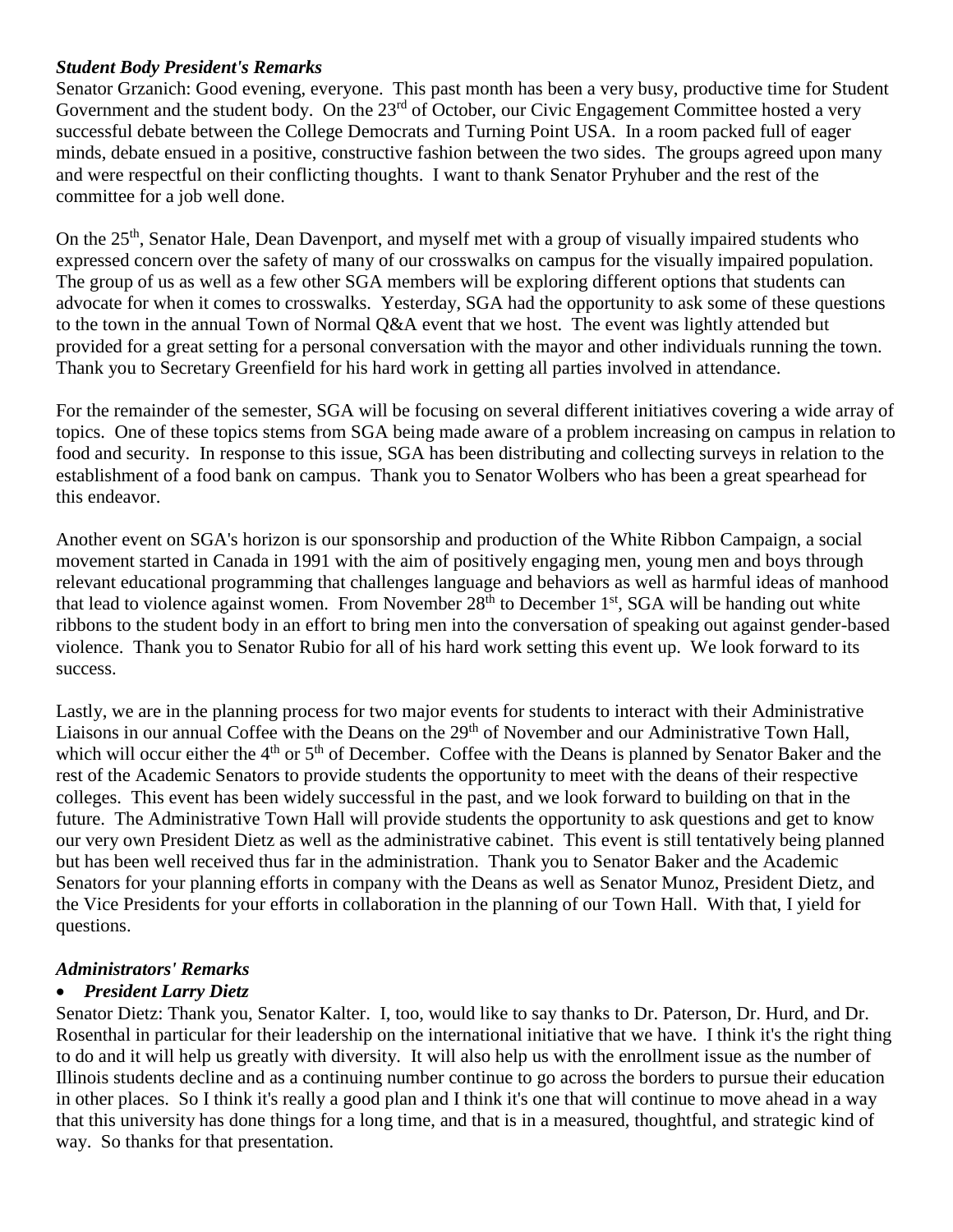I also want to say thank you, Dr. Kalter, for the comment about the salary adjustments. I want to thank the leadership team who really did the heavy lifting about figuring out how to do this. I wish it could be more, but it is something and I don't know if we'll able to continue to do this, but we could do it this year and so we did. So we hope that that makes everybody's holiday perhaps maybe just a little bit brighter.

Last week we had a Board of Trustee retreat and spent two days talking about the strengths, challenges, and goals for FY18. It was well attended. Great discussions back and forth and the new trustees are doing well and learning their new roles.

President Emeritus Al Bowman has been formally named the Executive Director of the Illinois Board of Higher Education. He will have a one-year contract. I've talked with Dr. Bowman a number of times about his new role, and we will continue to have good conversations back and forth about the role of IBHE and obviously ISU's relationship to IBHE.

I just came back about a week ago from a successful trip to China with the Dean of the College of Fine Arts. It was a very targeted trip to an institution in Shanghai and one in Chongqing, and we will be having faculty and students coming from both of those institutions and some of the faculty as early as January of this next year. Philanthropy continues to increase. I appreciate everyone's efforts in doing that, and last Friday the Dean of the College of Business was able to work with an individual who brought in our last \$1 million gift, and that came from a faculty member. So we're about \$43 million short so if everybody could pull out their checkbooks tonight, we can get this campaign wrapped up. But really, I do appreciate… I know many of you around this table write checks and we're very, very appreciative of that. But last Friday was really quite a banner day, and we're grateful for that.

In addition, this morning I participated in a conference call with Congressman Rodney Davis, who was talking about the tax reform bill that the House has put forward. There is going to be a Senate version of that that will come forward tomorrow. Stay tuned, but one of the things that was in that bill that he wanted to talk about was the tuition waiver issue and how that might be taxed for employees of the university who now get tuition waivers to go to school, and so we had good discussions about all of that.

And, finally I'd just say that the Provost search is moving along really quite well and I know some dates as placeholders have been bandied about to try to get an idea as to when we're going to have those interviews this spring, and Dr. Brent Beggs is chairing that search and doing a fantastic job.

And the last thing that I'll do is just simply say thanks for your continued good work, your support, and happy Thanksgiving. Thank you.

# • *Interim Provost Jan Murphy*

Senator Murphy: Thank you, Senator Kalter. The Distinguished Professor selection process is underway. The selection committee met Tuesday morning, and I'll bring their recommendations to the President tomorrow at our meeting and then they'll come to this body in December. You'll see that recommendation.

Just a quick thank you to all who participated in or attended the Culturally Responsive Campus Community event held at the Bone Student Center Monday and Tuesday of this week. We had two really excellent keynote speakers and then a variety of student, faculty, staff presentations and panel discussions. So for those of you that were there, I hope you found it to be a great event. I did.

The university has been selected as one of 12 universities to participate in an AASCU, that's the American Association of State Colleges and Universities Political Engagement Research Project. So the project is actually headed at the national level by our School of Communication Director, Steve Hunt, and it will be headed at the local level by Professor Lance Lippert, also from the School of Communication. It's a two-year research project to study student engagement in the political process including election voting. So I think it'll be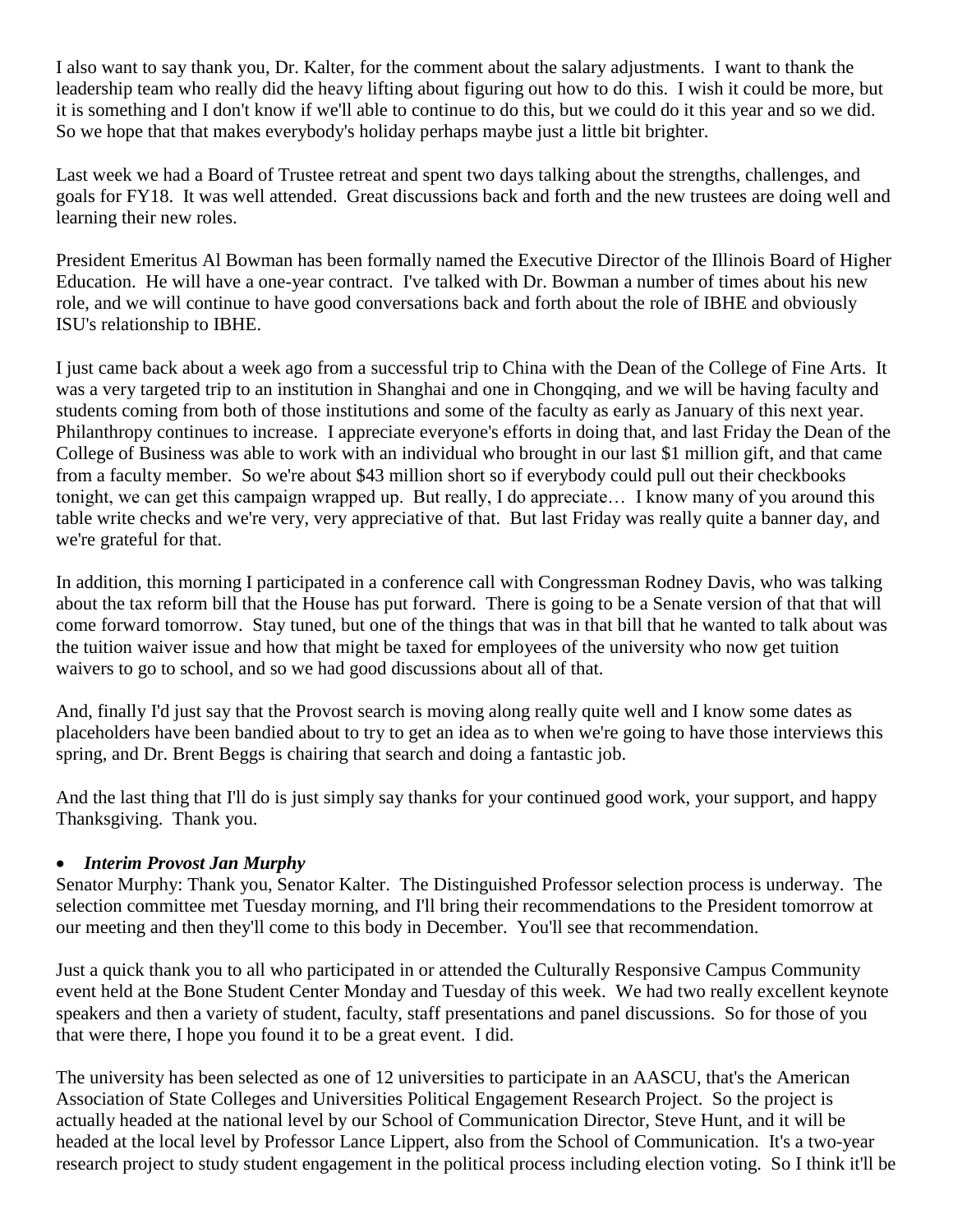interesting and the idea of that project, then, is to provide tangible results to help universities determine what they can do to be more responsive to student needs in the political process.

And then I just add my thanks to the President for both the midyear salary increase and the increase to promotional increments. A reminder that Alan Lacy and Sam Catanzaro in my office and Sandy Cavi in Dr. Stephens' office are ready to provide guidance to chairs and directors as we go through the process of making this happen. So, thank you, President Dietz. That's all for me.

# • *Vice President of Student Affairs Levester Johnson*

Senator Johnson: Good evening, everyone. I'm going to start off with an update on the Bone Student Center Revitalization Project, and the information that you need to know right now is that with all of the rapid movement that we've got currently taking place, we do have to do a shutdown of some of our utilities to get at some of the major areas that need to be taken care of. And, therefore, please be advised that the Bone Student Center and Braden Auditorium and the Bowling and Billiards Center will all not have water. We will have a water outage and shutdown December  $18<sup>th</sup>$  through the  $22<sup>nd</sup>$ . The same will take place for the Milner Library during that same timeframe. During that timeframe we will, though, have heat and therefore the facilities will be operable. But as it relates to bathrooms, drinking fountains, and breakrooms, we will not have the ability for water. So we are going to be advising and we will have signs all over the place advising folks to go to the following facilities: the Student Services Building, Felmley Hall, and Schroeder Hall. So that's where folks can go to have access to water. Again, these are some of the minor pains that we have to go through in order to get to the wonderful facilities that we will have then shortly after. All right? But we want to make sure that the campus community is aware of that, and I believe that there are major announcements that have been sent out already to inform the campus community.

And then the only other two items I want to make you aware of are words of thanks. They would include thanks for everyone's participation in both an outstanding Homecoming and family weekend. A lot of energy on campus. Great engagement. And thanks for all who came out in order to support both athletic programs and some of the other programs that we have taking place on campus.

Also another word of thanks for the Housing Feasibility Study. We have the survey to the students that went out, and we did indeed have over 2,000 surveys completed, so that's over 10%, or about 10% of the campus population. We received some very rich information from that survey that went out. Some of that data has been shared initially with some of the trustees. We will be doing a presentation to the university cabinet within the next couple of weeks. And then, if this group would like to see some of that information, we would be more than happy to share it with this group as well. So more to come on the Housing Feasibility Survey and its results.

And then, finally, a word of thanks again for those of you who had an opportunity to attend the Latino cultural dinner a couple of weeks ago where we had Sonia Manzano speak. Folks, that's Maria. So we all grew up with Maria, and I was very much taken aback and I still… Just thinking about attending that session and what Sesame Street did for a lot of us and our children and education for our youth is absolutely remarkable, so it was really neat to engage and interact with her to a full room over in the Brown Ballroom. So thanks to those of you who had an opportunity to come out for that. And with that, I'll close my remarks.

Senator Kalter: Thank you, Senator Johnson. Apparently what you're saying is that we gave up heat tonight in order to have it later on.

Senator Johnson: Are you feeling it? I almost kept on my jacket as a matter of fact.

# • *Vice President of Finance and Planning Dan Stephens*

Senator Stephens: Thank you, Senator Kalter. Just a couple of comments to dovetail a little bit on Senator Johnson's comments on the Bone Center. I was speaking with Chuck Scott just a few minutes ago before the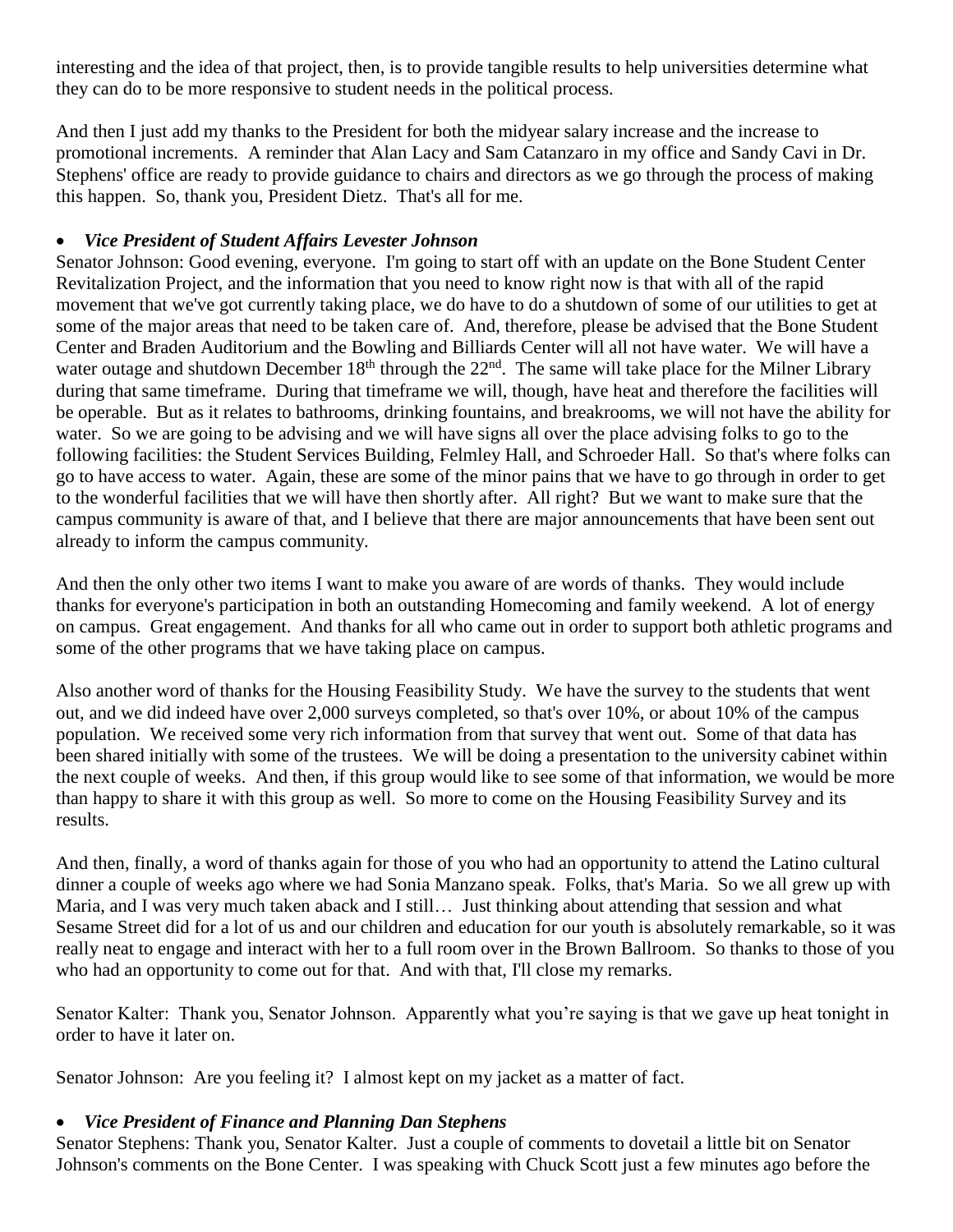meeting just to get some further updates on the Bone Center renovation and some key items that are being awarded and moving forward. We just completed the new parking lot design, and that award was put in place. So the procedures will begin, the review procedures will begin on that. That is the last phase of the project, but the good news, it has been awarded and that new phase will actually show up near the end of the project in 2019. From the Milner Plaza canopies that we see out there, those should be gone by the end of December, so when everybody returns for the spring term, they should no longer be there. So if you want parts and pieces you better grab them now.

From the parking facility and access facility, many of you probably have seen some of the resurfacing done over on the street near South Campus and the Student Fitness Center. That work actually should be completed literally any day now and should help alleviate some of the traffic needs especially around the Metcalf area.

And then lastly, from an HR perspective, again we want to thank everybody for all your effort in this Human Resources payroll update. Thanks to the President for allowing us to offer these merit increases and faculty promotional increases. In talking with Sandy earlier, she just asked me to reiterate to everyone that there is a large team that has been working on this. There's a lot of steps that have to be put in place through the HR and payroll systems, but our goal is to have both of these compensation adjustments to be reflected in the January 31st paycheck. So if everything continues to go well… There have been some training classes already held, especially for those individuals that are new to the university and have to become aware of the salary planning process. All that training has been taking place, so right now, everything looks good for all that adjustment to occur in January. So that completes my comments.

Senator Kalter: All right. My initial comment was backward thanks, and we're going to give them forward thanks for doing the work that they have to do now. Thank you very much.

We are going to move on to our action items. We'll pitch it to Senator Pancrazio for the first one.

#### *Action Items:*

# *06.27.17.03 Policy 2.1.21 Academic Standing, Probation, and Reinstatement Mark-Up (Academic Affairs Committee)*

Senator Pancrazio: This is a proposal that we reviewed back in September and, let me see, this is a review of a policy. It has a minor title change. There are updates in contact information. There is one paragraph deletion where it states that a student has missed... So this is a slight change in the policy. If a student has missed, has been dismissed from the university, previously that student had to be out of the university for an entire year. Now, the new policy is that it permits readmission process through two different pathways, whichever is better for the student. This was approved by the Academic Affairs Committee back in September and it's just now making its way up to the committee.

Motion by Senator Pancrazio on behalf of the Academic Affairs Committee to approve changes to Policy 2.1.21. The motion was unanimously approved.

Senator Kalter: We'll move on to the infamous Drone policy, aka the Unmanned Aircraft Systems policy.

# *09.28.17.01 UAS Draft Policy and Procedures v5 (Rules Committee)*

*11.02.17.01 UAS Draft Policy and Procedures v6.2 Markup (Rules Committee)*

# *11.02.17.02 UAS Draft Policy and Procedures v6.2 Markup (Rules Committee)*

# *11.02.17.03 UAS Draft Policy and Procedures v6.2 CLEAN COPY (Rules Committee)*

Senator Horst: Yes, this Unmanned Aircraft Systems Policy was drafted by a task force that saw the need to create such a policy. As we heard tonight, there's increased use of drones and the regulations to use drones intersects with FAA regulations and you also have to consider whether or not the proper notification has been made and so they created this policy. After the information item, some additional language was added – thank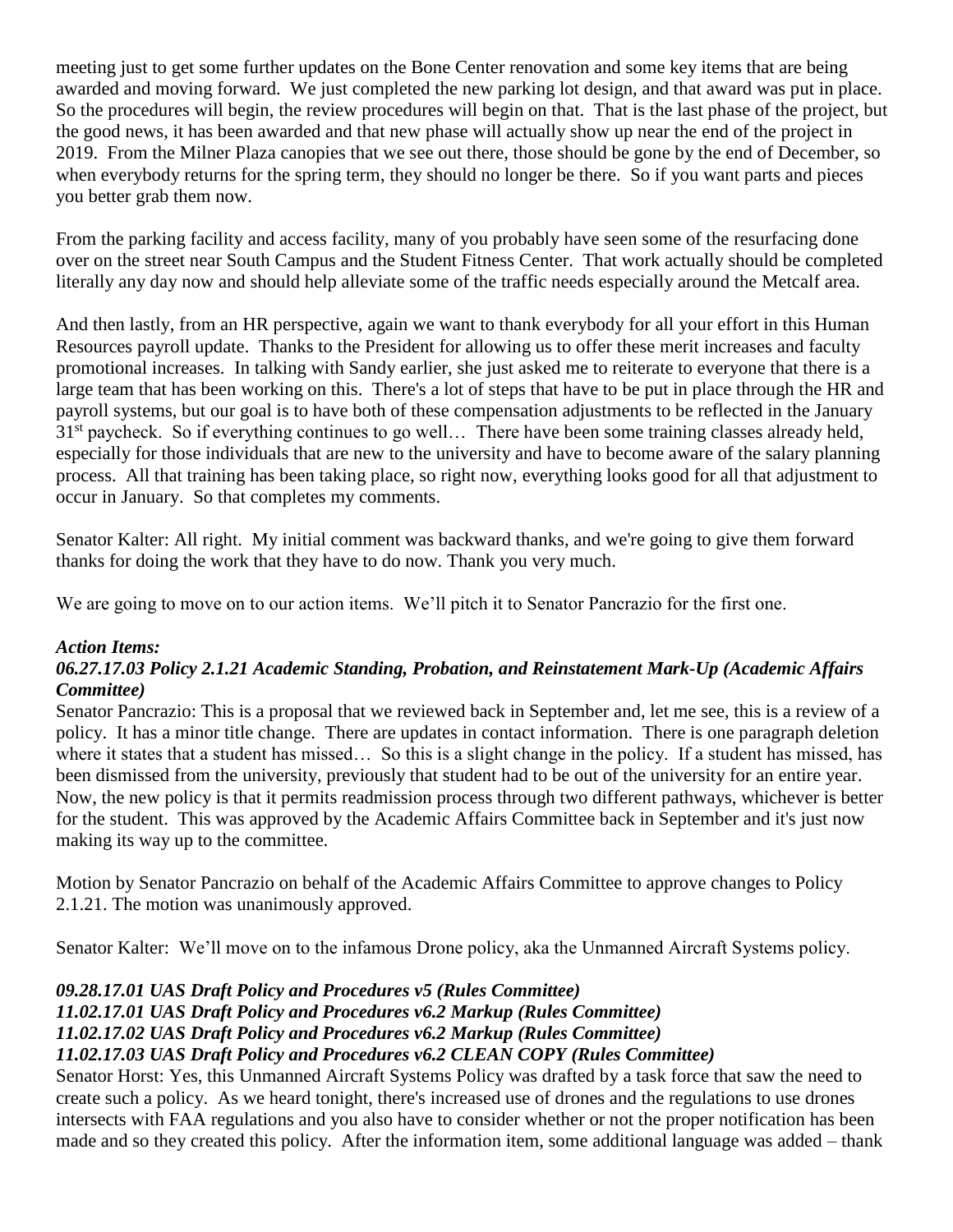you to Senator Ferrence – so we edited the clause including aircraft and supporting equipment that together weigh 0.55 pounds or more, so hopefully that clarified that issue.

Motion by Senator Horst on behalf of the Rules Committee to approve the new UAS Policy.

Senator Kalter: All right. Also coming from committee, it does not need a second. Is there any debate on this one? My predecessor in this chair will be happy to know, and my colleague to the right of me will be happy to know, that I actually looked up the Force equals Mass times Acceleration equation to see what it would be like to have a blow to the head from a 0.55 pound missile. So, just in case there were questions. Seeing no debate, we will have a vote.

The motion was approved with one nay.

#### *Information Items:*

# *10.23.17.01- Policy 3.3.3 Academic Ranks (Faculty Affairs Committee)*

Senator Kalter: We're going to move onto our information items. We're going to go one by one and we'll just see how far we get and we'll schlep anything that we don't get to over to the next time. Let's start with the Academic Ranks.

Senator Liechty: If you want to, we can take these together. All of these are basically stuff that had been on our plate for periodic review left over from last year, and there aren't any major changes at all. There's a couple little tweaks to some wording and there was some effort in a couple of them just to make sure that current practice is what the policy states. So with those small little revisions, we just put them out here as a batch.

Senator Kalter: So, because this is the information item stage, I am going to take them one by one, but we might go quickly on them. So the first one, Academic Ranks, is essentially just saying that we have Professor, Associate Professor, Assistant Professor, crossing out Instructor. Anybody have any comments, questions, observations, additions, things the committee might not have thought of? All right. Seeing none on that one, anybody… Leave Without Pay – do you want to say anything about what this is in a nutshell?

#### *06.19.14.08 – Policy 3.2.9 Leave Without Pay (Faculty Affairs Committee)*

Senator Liechty: Again, we just made sure that the practice and policy line up with each other.

Senator Kalter: Awesome.

Senator Pancrazio: Are we to understand that there's absolutely no changes? The only change is the date?

Senator Liechty: There was some wording that was changed, but it was mainly just between paragraphs to make sure that what was said in one paragraph was the same in the other. For some reason, it hasn't come through here on the list. But nothing that changes the policy at all.

Senator Pancrazio: Okay. Thank you.

Senator Kalter: Could you repeat that, Senator Liechty? What was it that didn't come through?

Senator Liechty: The history of… It's not… That could have been my fault, I'm not sure, but it's not reflected in the document that we have. You know, the word changes that we made.

Senator Kalter: Okay.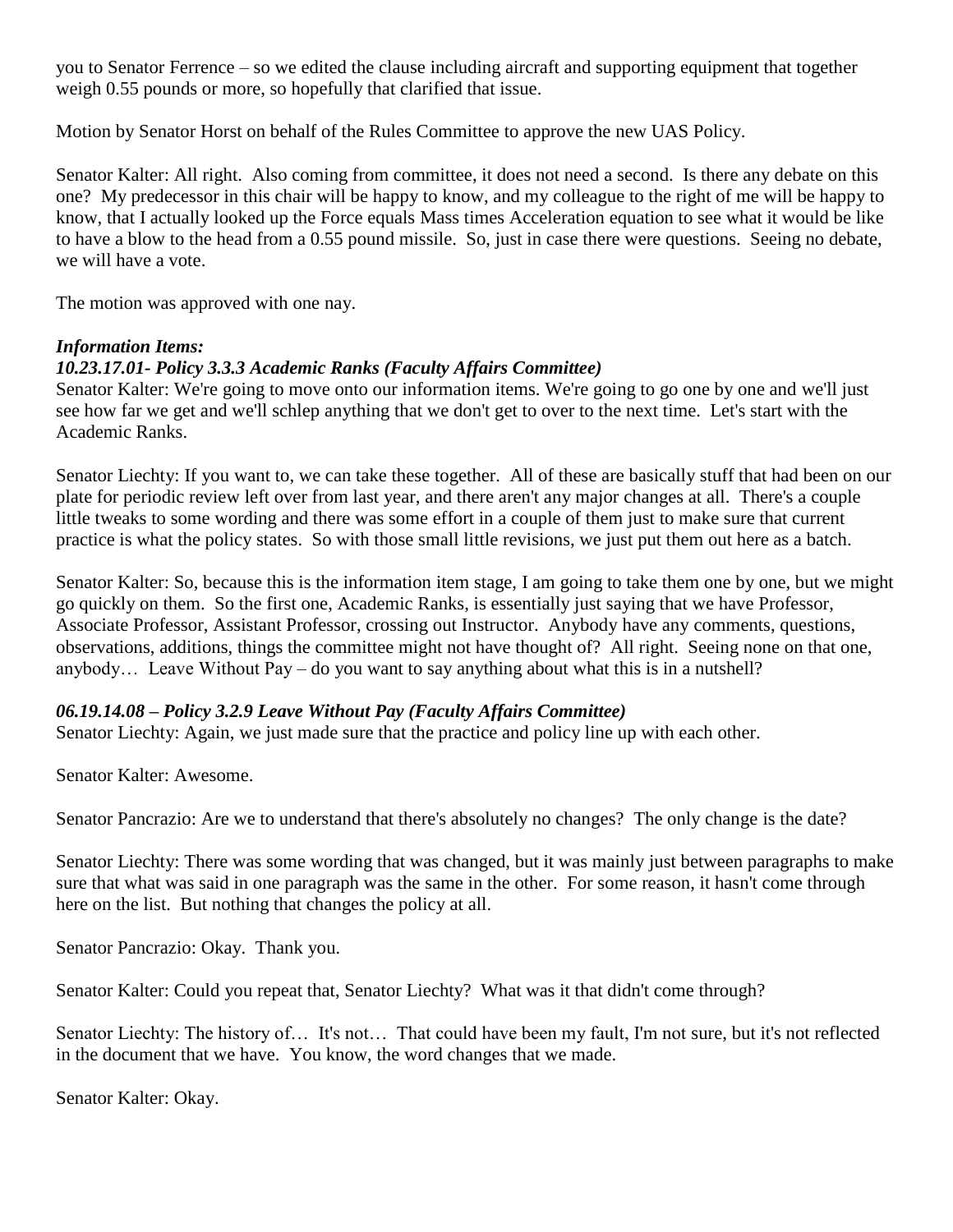Senator Liechty: My recollection is we worked on this quite a while, three weeks ago or so, but my recollection is that we made a change in one paragraph to make sure that it was worded the same - that both paragraphs had the same wording in it. That's really it.

Senator Kalter: We'll go back in between now and December and just make sure that we've got the right draft here, and if not we'll make sure to forward that to everybody.

Senator Liechty: All right. That's fine.

Senator Kalter: Okay, going to the Faculty Hiring Procedure.

# *08.19.15.02 – Policy 3.3.2 Faculty Hiring Procedure (Faculty Affairs Committee)*

Senator Liechty: There, the history is you can see it well.

Senator Kalter: Yes, this one I think what is happening there, you're moving some stuff that was in that first paragraph down below the numerals, etc. Getting rid of some of it. I had two things about this one. One is extremely minor, so I'll start with the more major one. In the last paragraph, there is a sentence that was added that says, "Sample faculty appointment letters for tenure-track positions are found at the Provost's office website," and we wondered in Exec is there something equivalent to this for non-tenure tracks that's something like an individual contract or letter, and if so, should that be mentioned here.

Senator Liechty: I didn't check that out, so I can't answer that question, but I can make a note and have it checked out.

Senator Kalter: Senator Dawson, do you happen to know, do you each year get like an appointment letter of some sort for you as an individual as opposed to the union contract?

Senator Dawson: Yes, we do. Each one of us gets it. There are certain dates involved that it has to be out. We also have the responsibility to inform the chair of our FTE desires for subsequent semesters. So, yeah, there are individual assignment letters.

Senator Kalter: Okay, and as I was saying that, some non-tenure tracks are not hired through, or on, a union contract, so there probably are, though, those kinds of letter or individual items for each and every non-tenure track faculty member whether they are negotiated or non-negotiated.

Senator Dawson: I believe so. I believe everybody gets a letter.

Senator Kalter: Okay, wonderful. So if we could have… It seems to me that since its Faculty Hiring Procedure, not Tenure-track Faculty Hiring Procedure, we might want to just have a one-liner, one sentence in there about that. The really minor thing is that it seemed awkward to say in the move down "appointment to either of the first two types," I wondered if "one or the other" rather than "either," but when I read it this morning I was like, I don't know whether that makes any difference. But that's a minor one. Does anybody else have anything on this one?

Senator Horst: In the language that you added, it says, "Faculty on a terminal appointment are not entitled to the privileges of a probationary tenure appointment and are not considered in the ASPT process." The second part makes sense, but could you elaborate… Do you happen to know what privileges they're not entitled to, and would that include AFEGC?

Senator Liechty: This is language we inherited from last year's committee, so I'm not exactly sure what's behind that.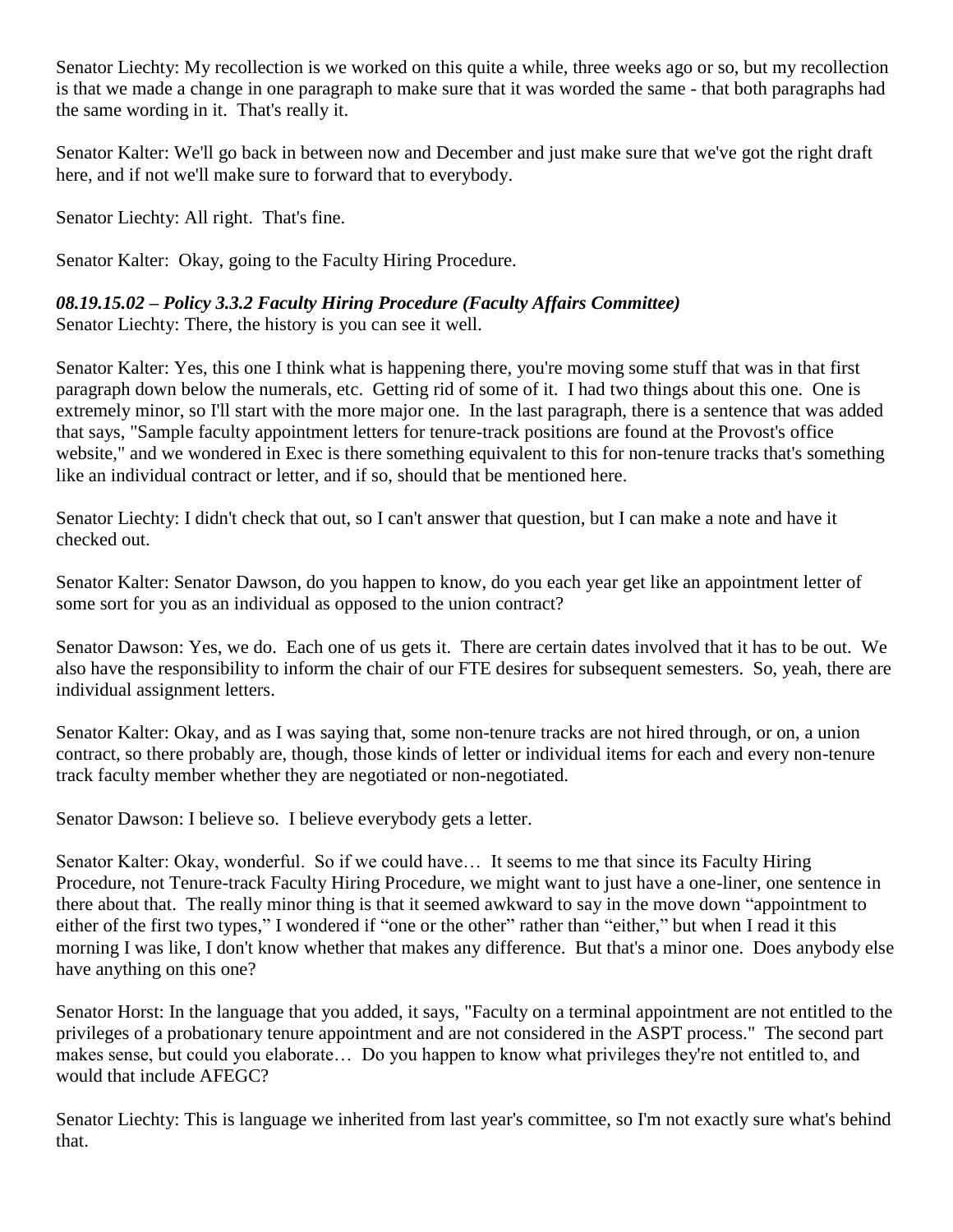Senator Kalter: I believe that you actually inherited it from probably 20 years ago.

Senator Horst: Hopefully he didn't inherit it from me.

Senator Kalter: Does anybody in the room know? Senator Murphy, do you have a sense of what that might be speaking to?

Senator Murphy: One would think, but I don't. That's a great Sam Catanzaro question, who is not here tonight, but I can get that answer for you and make sure that when this comes back as an information item we've got that answer for you.

Senator Liechty: My sense is that it would have to do with leaves of absence or things of that nature.

Senator Horst: Maybe it should say certain privileges.

Senator Pancrazio: I think this had something to do with a policy that was around 1997 when certain spouses were working in different departments and those were placed on terminal contract. I believe Dean Schollaert had a partner, Carl Springer in Classics, but it's so long. This is ancient history.

Senator Kalter: Is it that specific? I'm thinking that it could also mean…

Senator Pancrazio: Well, I think it evolved around that time, but I remember I was still an Assistant Professor back in those days, so I try not to pay attention to this stuff.

Senator Kalter: Because I'm thinking it could apply to things like priority for which classes you get and what times, you know, little details like that. Or as high as AFEGC, although I'm pretty sure that we determined that terminal faculty are under AFEGC, we're talking about one specific about that, but the terminal faculty would be protected by AFEGC in those circumstances.

Senator Pancrazio: It may not even be consistent with what we're doing anymore. It might even be easier to strike it.

Senator Horst: Maybe it should say "certain privileges" because "the privileges" of probationary sounds like it's all of them.

Senator Kalter: I believe that it is indeed all of them, that you are entitled to privileges of faculty but not of probationary faculty. But what exactly that might mean, I'm not…

Senator Murphy: I'm sure it's just an odd turn of phrase to say they are no longer considered probationary faculty, but it seems like there may be better wording that we could use now, so I'll check with Sam and see if there's something more specific or if it just is an odd kind of old-fashioned turn of phrase to say they're just no longer probationary faculty. Does that make sense?

Senator Horst: I see. Yeah.

Senator Kalter: They're no longer in the ASPT system. They may not get things like that.

*10.23.15.02 – Policy 3.2.14 Assignment of Person Holding Faculty Rank to Administrative or Other Nondepartmental Positions (Faculty Affairs Committee)* Senator Liechty: We made no changes to that, I believe.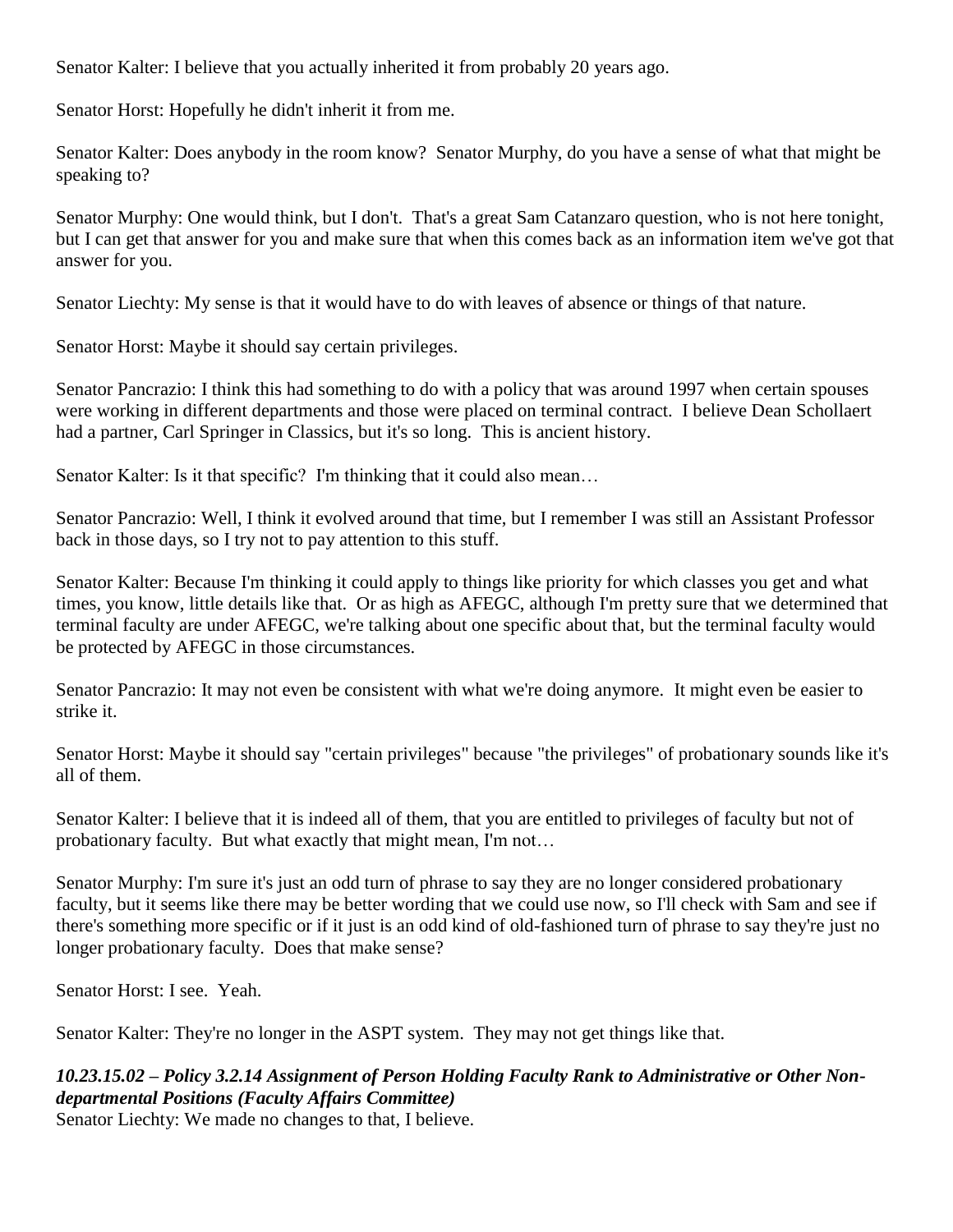Senator Kalter: One thing that did come up in Exec has to do with the very last half sentence. There is a sentence there under Faculty Status that says, "Tenure, if previously granted such administrator shall be retained…" That seemed fine, I think, to us. The next thing it says is, "However, in such cases the tenure status of the individual shall be reviewed through the process established for periodic review." That seemed a little odd to us because once you get tenure, we tend to, unless you do something seriously wrong or are unfit for being a professor, we leave you alone, right? There's no reason to check the tenure status of those particular individuals over anybody else. So we were suggesting that that just be removed.

Senator Liechty: That would be fine with me. I can bring that up in our committee.

Senator Kalter: And see if it's a friendly amendment? That would be wonderful.

Senator Murphy: I do have a question, though. To me, and again, it might be just an odd turn of phrase, but the more I looked at that I thought maybe what that's trying to say, though, is that an administrator that goes back to the faculty does have to go through the annual evaluation process. And so do you think it's trying to say that? And I know that's not a good phrase because we really don't say we're annually reviewing everybody's tenure status, but I wondered if it dealt more with the fact that these administrators, when they go back to the faculty, do need to be part of the annual ASPT evaluation process.

Senator Enriquez: That's the way our conversation was going. So that was exactly the spirit. The faculty member who goes back to the department to become faculty, he needs to turn in his productivity report every year.

Senator Kalter: Yeah. It ought to go without saying.

Senator Pancrazio: Exactly.

Senator Kalter: But on the other hand…

Senator Enriquez: It does not mean that it would trigger some sort of post-tenure review. Just a regular yearly evaluation.

Senator Kalter: Okay. All right.

Senator Haugo: Can I suggest, then, that there be a revision to that sentence so that it does say that more clearly? I don't have an idea what that revision would be.

Senator Kalter: Something maybe like, "The individual shall be reviewed according to the ASPT process."

Senator Liechty: So if we just inserted "ASPT" between… So, "reviewed through the ASPT process established for periodic review"?

Senator Kalter: Yeah, and I think we could strike the "however." It's like, well, we're not holding you on a string. All right.

*11.17.15.04 – Policy 7.1.39 Honorariums (Faculty Affairs Committee)* – Deferred to December meeting *09.09.15.06 – Policy 3.2.4 Salary Adjustment (Faculty Affairs Committee)* – Deferred to December meeting *10.26.17.01- Admissions Policies edits to catalog Mark Up (Academic Affairs Committee)* – Deferred to December meeting

*10.26.17.02- Admission Policies from catalog Original (Academic Affairs Committee)* – Deferred to December meeting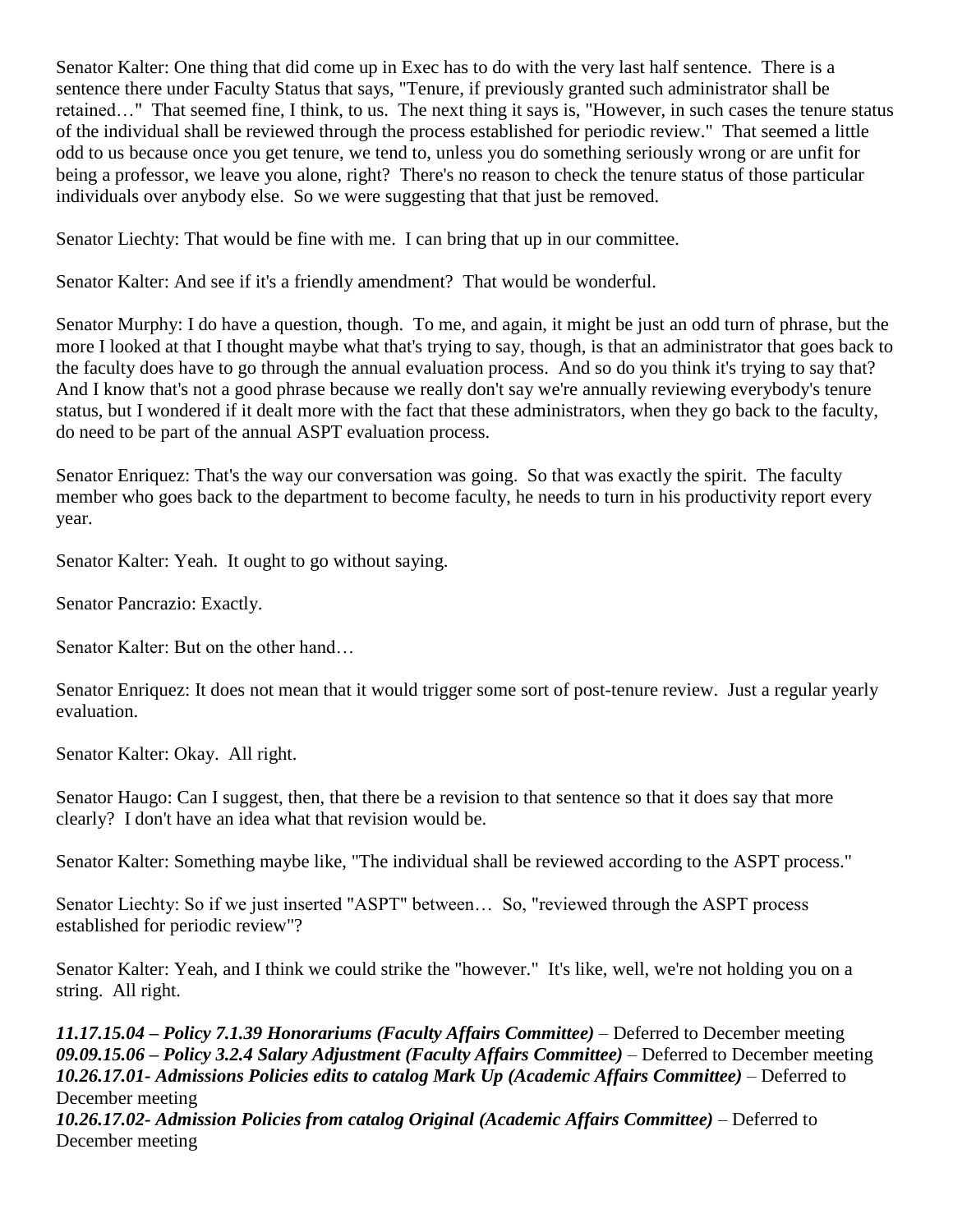#### *Advisory Items: Honors Council Report 2017 (Academic Affairs Committee)* – Deferred to December meeting *01.20.17.01 Council on General Education Report 2016 (Academic Affairs Committee)* – Deferred to December meeting *05.03.17.01 - Council on General Education Report spring 2017 (Academic Affairs Committee)* – Deferred to December meeting

Senator Kalter: I think since we're at 8:15, if there are no objections we're going to, as I said, take the rest of these policies and push them off to December, have our committee reports and communications and then adjourn this meeting so that we can have a Faculty Caucus meeting and get hopefully through our Faculty Caucus business for the fall.

# *Academic Affairs Committee: Senator Pancrazio*

Senator Pancrazio: Yes. Over the last several meetings we've completed our review of the annual report for the Council of Teacher Education, discussing the differences between the dispositions and ed dispositions, which is a new part of the assessment. Let me see. We've also talked a bit more about the content of annual reports. I don't believe that we have a whole lot of… We're not providing a whole lot of guidance to the external committees so we end up having to do more work and go back to them and find out what exactly… So it might be a good idea to add a couple paragraphs to say, give us a little bit of a narrative. We completed the policy review of the policy to change the graduation requirement and the changes to general education, and those will be coming up fairly soon. And we've started discussion on the UCC proposal for the AMALI graduation requirement.

Senator Kalter: To give you a little bit of context, and everybody some context, for the annual reports from the external committees, those had pretty much fallen into defunct status for quite a long while, and so we are restarting that and so don't have many models and, since all of the committees do very different things, we are very grateful to Academic Affairs Committee for helping to coach them through what Academic Affairs and ultimately the Senate might need to see from them. And I would consider that an ongoing, continuing, work in progress. We may find out over a couple years of doing that that we start to shape better reports. UCC, for example, has a terrific annual report. It's very clear. We almost never have any questions about it. So theirs is very refined. There are others where it has not been as regular. So if they're asking questions about that, and we would love to be able to give them some models, but unfortunately they don't particularly exist for some of the committees.

Senator Pancrazio: That's right.

# *Administrative Affairs and Budget Committee: Senator Hoelscher*

Senator Hoelscher: The Administrative Affairs and Budget Committee did meet tonight. We had our final review and approval of the Academic Impact Fund report from Dr. Alan Lacy, and that is now out of committee and will be at Exec at the next meeting. We did a review of our Administrative Affairs and Budget Committee Report to follow that report, and that is out of committee and will be presented at our next Academic Exec meeting. Finally, we did review Policy 3.2.13, the Administrator Selection and Search Policy, and we passed that out at committee to be presented to Academic Exec as well.

# *Faculty Affairs Committee: Senator Liechty*

Senator Liechty: The Faculty Affairs Committee met tonight and we worked mainly on the document, Classified Research, and we're again working through the language and we're not ready to have that out of committee yet but we'll continue to work on it.

Senator Kalter: Terrific. I know that Dr. Baur was not able to be with you tonight, and he is a critical piece of that. So hopefully you'll be able to have a meeting with him and go over that.